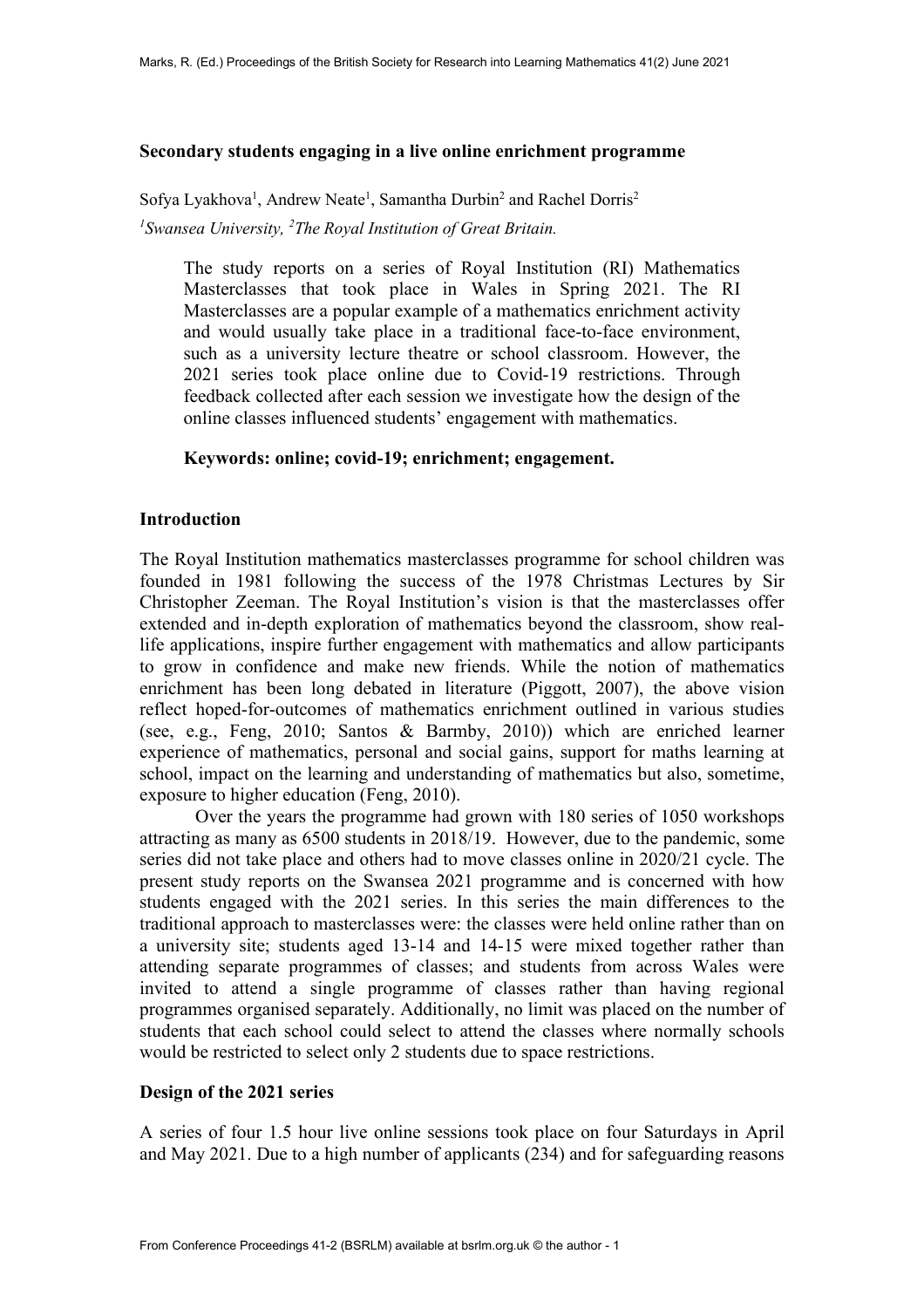each session was run twice for a different group (group 1 and 2) of students, thus in total, eight sessions were delivered.

The Microsoft Teams platform was used for the masterclasses with presenters sharing a pre-loaded powerpoint with students. Students could use the chat box to ask and answer questions posed by the presenters. No student video or audio was allowed, and the sessions were not recorded. Presenters were instructed to build breaks within the sessions for students to work on questions and tasks and to encourage students to use the chat box. A collection of follow up materials was sent to students after each session. This contained a pre-recorded video of the presentation and a list of problems and solutions in English and Welsh. The first class was on Combinatorics and included a presentation on Maryam Mirzakhani's advice on doing mathematics, as well as organisers' tips on how to make the most of the online masterclasses emphasising the importance of revising the materials provided after each class as good practice. After the first session students were invited to invent a new problem that could be solved by a method similar to that considered in class and submit their solution via email. Both the second and third sessions were on Topology with the third session (Mobius Strip) having a practical and hands-on emphasis where students were cutting and gluing shapes. The last session on Codes and Ciphers involved 'an escape room' created using a Google document containing puzzles to do during and after the session.

# **Research question and methodology**

To investigate how students responded to the online mathematics masterclasses, we follow Santos and Barmby (2010) who consider student engagement about mathematics as the key output of mathematics enrichment. In view of engagement believed to have three dimensions, behavioural, emotional and cognitive (Fredricks et al*.*, 2004), we mapped elements of the main sources of data available onto each component of engagement. These sources were: attendance data, student feedback collected in a survey after each session, competition entries and organisers' observations discussed after each session. The feedback survey asked participants what about the masterclasses they enjoyed the most and least and asked them to rate statements about various aspects on a Likert scale.

In investigating the behavioural component, we paid attention to student attendance, competition entries and observed behaviour patterns in sessions (e.g, chat participation) and between the sessions (communicating with organisers by email). Attendance data including geographical spread, gender split, school demographics and entries into the competition were also considered as an insight into the behavioural component of engagement. Answers to open ended questions concerning participants developing interest, motivation and appreciation of mathematics and survey questions about participants' enjoyment of the sessions were considered in relation to the emotional dimension. The content of competition entries, survey comments on their own learning revealing metacognitive strategies and approaches and comments about mathematical content of the sessions and motivational goals was considered for investigating the cognitive dimension.

In this preliminary study we report on the findings from each source of data separately. In the second phase of the research, which will be reported separately, participants were invited to give an interview and some 26 responded.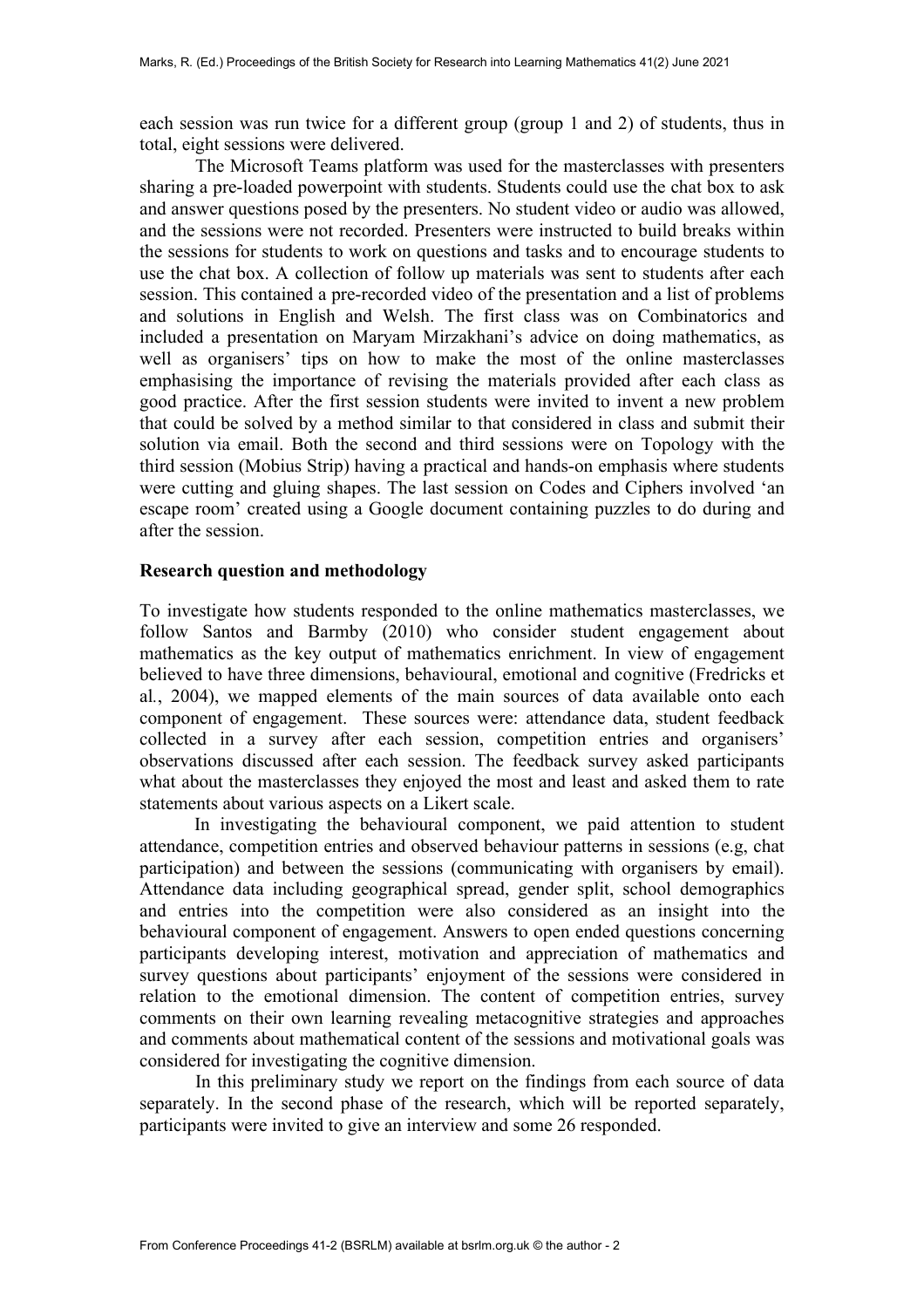# **Findings**

### *Attendance data*

The event attracted 21 schools across Wales with 37% of participants being from mid and south, 31% from south central, 26% from north and 6% from south east regions of Wales. More than half (52%) were female. Table 1 represents for the numbers of actual attendees and those who filled in feedback forms. Figure 1 represents participant data split by the type of the institution where schools are categorised according to the number of students in receipt of free school meals.

| <b>Session</b>                  | 1.1   | 2.1   | 1.2  | 2.2 | 1.3  | 2.3  | 1.4  | 2.4  |
|---------------------------------|-------|-------|------|-----|------|------|------|------|
| Attended                        | 113   | 116   | 107  | 104 | 111  | 98   | 106  | 115  |
| Filled questionnaires,          | 64    | 67    | 35   | 20  | 37   | 20   | 38   | 23   |
| including:                      |       |       |      |     |      |      |      |      |
| girls                           | 67.2% | 50.7% | 66%  | 48% | 72%  | 48%  | 77%  | 39%  |
| ethnic minorities               | 25.4% | 16.9% | 2.9% | 15% | 14%  | 0%   | 13%  | 10%  |
| in receipt of free school meals | 3.1%  | 6%    | 0%   | 0%  | 5.4% | 4.3% | 2.6% | 8.7% |

Table 1. Session data on masterclasses attendees and feedback completion in groups 1 (morning sessions 1.1, 1.2, 1.3 and 1.4) and 2 (lunch time sessions 2.1, 2.2, 2.3 and 2.4).



Figure 1. School participant data split by the type of the institution where schools are categorised according to the number of students in receipt of free school meals (FSM). Category A indicates schools with less than 8% of students in receipt of FSM, category B indicates schools not included in A and with less than 16% of students in receipt of FSM, category C indicates schools not included in A or B and with less than 24% of students in receipt of FSM, category D indicates schools not included in the above categories and with less than 32% of students in receipt of FSM and category D indicates schools with at least 32% of students in receipt of FSM. FSM data is not available for colleges.

The feedback was collected via an online questionnaire that students were asked to submit at the end of each session.

# *Student feedback*

Most students who filled the feedback questionnaires felt positive about the classes. Across all the feedback entries, 94% said that they would recommend the sessions to others, 88%, 87% and 89% found, respectively, the content of the session, the materials provided and the quality of delivery excellent or good. There were many more comments about what students enjoyed the most (274 comments in total) rather than what they enjoyed the least (177 comments in total). These came, respectively from 90.1% and 58% of all the respondents.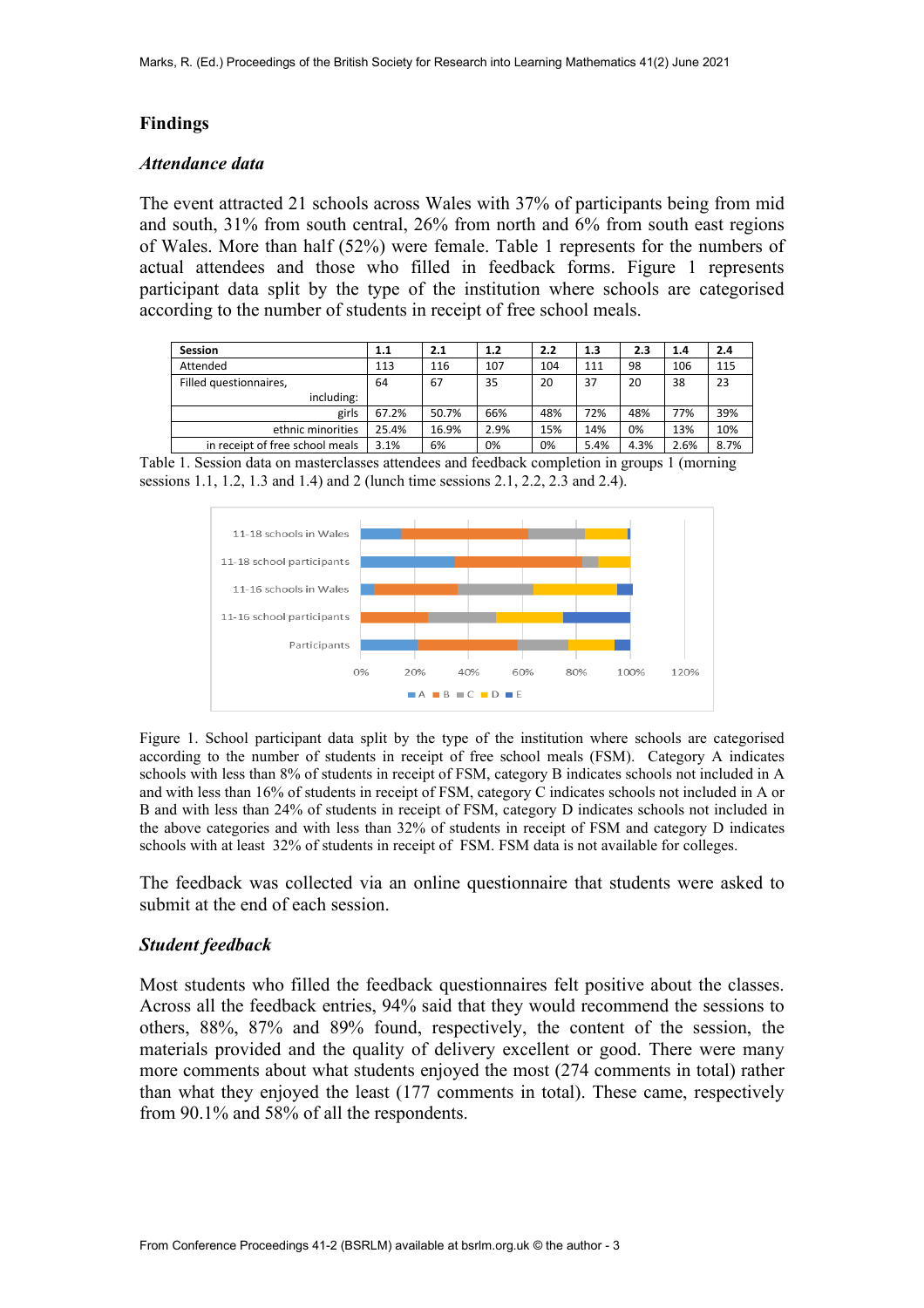#### *Comments about what students enjoyed the most*

Many students enjoyed learning or doing mathematics, problem solving and especially learning new, contextualised, different or challenging mathematics. They enjoyed learning about mathematics, e.g., learning about "the link between normal everyday things to mathematics advanced questions", how "a simple thing such as a calendar could be used to make a variety of interesting questions" but also that "maths could be used for mostly anything". Learning about new specific areas of mathematics and about mathematicians (both presenters and historical figures) was mentioned as a factor that pushed students to "push harder", "to do and try better" which they enjoyed. For other students, the challenge and interest of the questions (more advanced, going beyond the standard school curriculum or involving more thought or "thinking about maths differently to how we do it in school"), served as a motivator to "push and improve in maths". The problems "didn't have an immediate apparent solutions which led to solving them more rewarding and enjoyable". More emphasis on the method was seen as fun but also something that made students think. Students liked "to think and to solve problems ourselves", to "discover methods rather than just thinking about the answer". The word 'think/thinking' was mentioned in the context of what students enjoyed most 111 times across all comments.

About one third of comments after the first sessions (sessions 1.1 and 2.1) and 74 comments across all sessions were about how much students enjoyed the interaction between the teacher and the students, so they "didn't just have to listen to 1.5 hours". Students enjoyed how involved they could be with answering questions, that they could see the solutions of other students and could draw on screen. They also appreciated that they "could interact with the presenters anonymously" while not feeling "pressured to answer quickly". This seemed to be supported by the pace of the sessions: "[the sessions] were quite interactive allowing people to attempt to figure out the answer before it got explained". More generally, students enjoyed the quality of the teaching (the exercises at the start of the class, the explanations, "the level the work was set", pauses to work on the questions). There was an appreciation from students that they were listed to by the teachers.

Having fun was emphasised in the last session on Codes and Cyphers, while enjoying making paper shapes was a popular comment after the third session.

## *Comments about what students enjoyed the least.*

Approximately a third of all these comments were about not being able to understand some parts, feeling confused or not being able to learn well enough. This may have been due to technology, e.g., "My connection dropped out a few times and I likely missed some important information."; or due to the format of the session, i.e., "there was a long pause between each question asked, instead there could be a similar extension question below to work out if you've finished the first one". There were both comments about questions being too easy and too difficult /confusing and pace being slow or fast: "Occasionally the questions were explained too quickly, making it hard to follow what was going on (not very often)." Other comments were about the format of the sessions (Saturday, during lunchtime, homework, sitting down for long for long sessions, not enough breaks) and technology and interaction (chat functionality, the lag during the sessions, unstable internet connection, video being "slightly choppy"). Interestingly, only seven comments out of 177 were made about not being able to attend in person.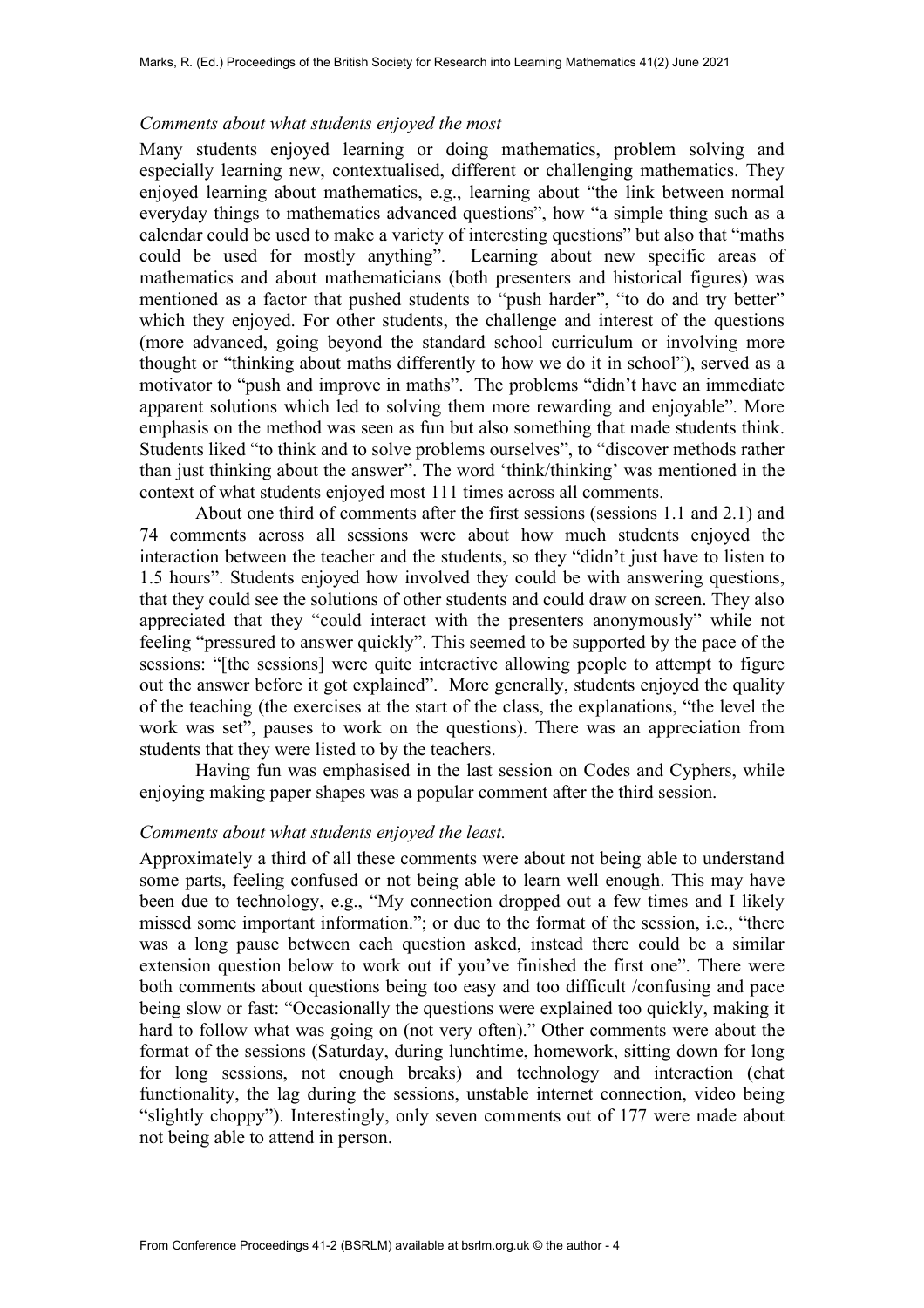# *In sessions observations*

After each session presenters and administrators exchanged remarks on how the sessions went. In all sessions it was noted that students enthusiastically used the chat to answer questions, on average 40+ chat entries were registered to most question. Students who could not access the chat in the first session appeared to be actively seeking help about it, with more than 70 emails exchanged between students and the administrator during the first session. In addition to answering presenters' questions, students also used the chat to ask for technical help from the administrator and, as the sessions, progressed, to seek and give peer help to sort out more subtle technical difficulties, such as when screen notifications prevented them to type in the chat. Only on a few occasions did students use the chat to ask for help with mathematics, such as asking the presenter to go though some bits again. In the second session participants were given the opportunity to volunteer to draw on screen and some 23 volunteering. to do this.

## *Competition entries*

Thirty six students (16% of those attending the first session) entered the competition with 22 entries from girls. All but three entries were valid, that is, clearly written or typed, relevant and mathematically sensible. Most solutions appeared to be well written or typed and well-presented and demonstrated good understanding of the method learnt in class. Some 7 entries contained a problem and an answer (usually correct) but no solution or a statement that the solution method would be the one discussed in class. Finally, 8 entries were more original including questions applied to entirely new situations or contexts or attempting to combine several types of problems considered in class in one new question. Although solutions to these appeared to be incomplete, they were mathematically interesting.

# **Discussion**

The findings of the study are mostly limited to the opinions of those students who completed feedback. They nevertheless indicate that there were students who enjoyed the sessions and found them beneficial. On average 90% attendance across all the sessions and with little variation from session to session is not typical for online delivery. The geographic spread of the attendees, the gender split and the proportion of participants coming from schools with higher proportion of students on free school meals is another positive outcome of the online programme indicating that these students are willing to engage in online outreach during the pandemic.

While only a small proportion of students took part in the competition, the quality of the entries implies that they engaged with the questions in class and were happy to spend extra time doing mathematics and took the trouble to write their solution, to take a picture and send an email. Which may be seen as another positive outcome of the classes.

There is evidence in the study that students could engage behaviourally, emotionally and cognitively in online enrichment. This seemed to be facilitated by the chat function, presenters' ability to 'listen' to students' answers via the chat, the breaks for individual work built in the sessions and the quality of the explanations and the topics being interesting. The factors that students reported as they enjoyed could be seen as typical for mathematics outreach and were what one may expect from a traditional face-to-face session. There are however exceptions, for example no